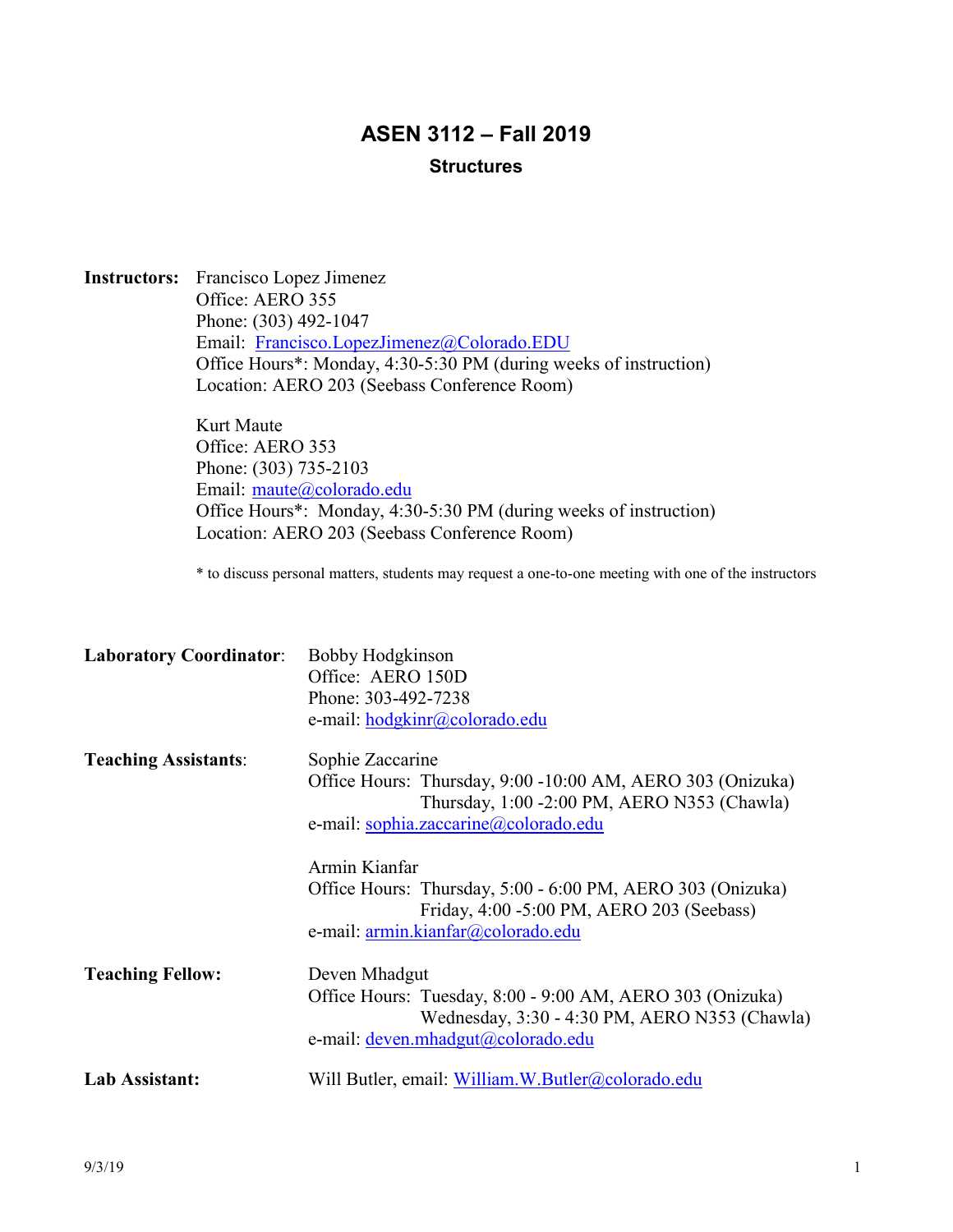**Lectures:** M/W: 09:00 – 10:15 pm, AERO 120

structural stability.

**Recitations & Labs:** Section 011 T: 12:30 – 2:20 am, AERO N 100 (co-PILOT)\*\* Section 012 T: 2:30 – 4:20 pm, AERO N 100 (co-PILOT)\*\*

\*\* if location for particular labs differs from the one stated above, the alternate location will be announced on CANVAS.

| <b>Class Web Site:</b>    | CANVAS, https://canvas.colorado.edu/, ASEN3112                                                                                                                                                                                                                                                                                                                      |  |  |
|---------------------------|---------------------------------------------------------------------------------------------------------------------------------------------------------------------------------------------------------------------------------------------------------------------------------------------------------------------------------------------------------------------|--|--|
| <b>Class e-mail list:</b> | Through CANVAS only                                                                                                                                                                                                                                                                                                                                                 |  |  |
| Texts:                    | Lecture notes are posted on CANVAS                                                                                                                                                                                                                                                                                                                                  |  |  |
| <b>Prerequisites:</b>     | ASEN 2001-2003-2004 and APPM 2360, with grade of C or better in each.                                                                                                                                                                                                                                                                                               |  |  |
|                           | <b>Course Objectives:</b> The main objective of the course is to introduce modern structural analysis<br>techniques based on understanding of the development of internal forces, stresses<br>and deformations. These are essential to the design and verification of advanced<br>aerospace structures and systems. The course offers an introduction to matrix and |  |  |

finite element methods for skeletal (truss and frame) structures, as well as to fundamental concepts in mechanical vibrations, structural dynamics, and

#### **Major Course Topics and Schedule**:

| Week           | Topic                                                         |
|----------------|---------------------------------------------------------------|
|                | The concept of stress and strain                              |
| $\overline{2}$ | Elastic behavior of materials                                 |
| 3              | Torsion I & II                                                |
| $\overline{4}$ | Torsion III, Deformation of Beams I                           |
| 5              | Deformation of Beams II                                       |
| 6              | Energy Methods I & II                                         |
| 7              | Energy Methods III & IV                                       |
| 8              | Finite Element Method I & II                                  |
| 9              | Finite Element Method III                                     |
| 10             | Finite Element Method IV, Structural Dynamics and Vibration I |
| 11             | Structural Dynamics and Vibration II & III                    |
| 12             | Structural Dynamics and Vibration IV & V                      |
| 13             | Stability of Structures I                                     |
| 14             | <b>Fall Break</b>                                             |
| 15             | Stability of Structures II & III                              |
| 16             | Design Problems I & II                                        |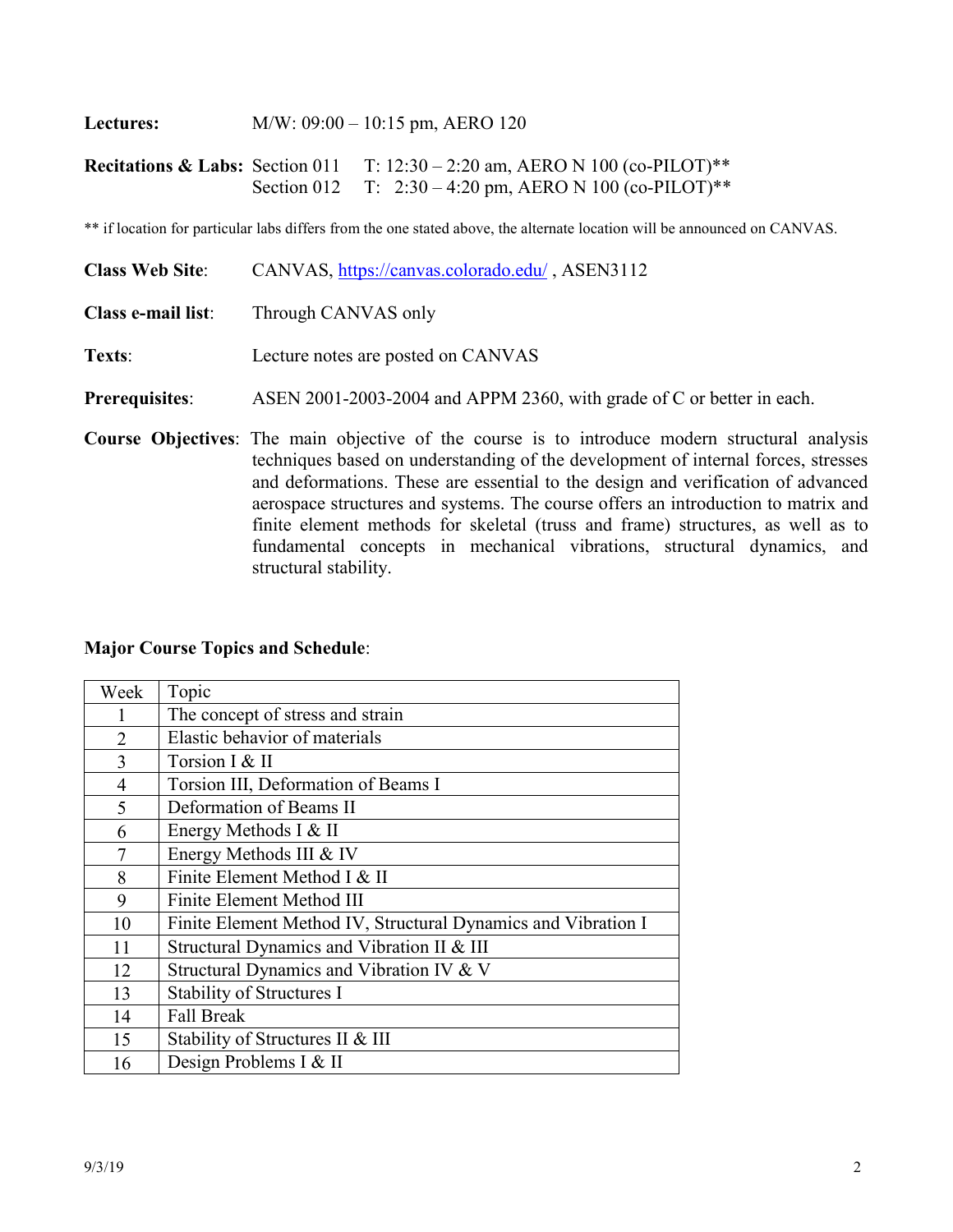## **Course Work:**

Coursework consists of reading assignments, in-class clicker quizzes, homework, recitations, experimental/ computer labs, three midterm exams and one final exam. Attendance to recitation is expected; **attendance to labs is mandatory**. Exams cover all material including lectures, recitations, laboratory work and homework.

Recitations: Recitations are offered on Tuesdays in AERO N100, in two sections of 1 hr. 50 min each. The main objective is to review material covered during the week, especially that helpful for the currently assigned homework. Recitations may also include additional exercise material, not covered in class, useful for midterm exam preparation. Recitations are replaced by lab demos (conducted at the same time, also in AERO N100, unless another location is announced) prior to laboratory and/or computer group work.

Reading Assignments: Reading assignments are to be completed before the lecture/discussion. The lecture/discussions should help to clarify and supplement what students have read.

Homework: Homework assignments are given most weeks on Wednesday and are due at the start of the following class on Wednesday, as specified in the assignment. No homework assignments are due in the week of midterm exams. Assignments generally cover 3 to 5 problems and are designed to help students become proficient in a subject. Before doing any homework, students should read the posted lectures and try to follow worked-out examples. This should give the student an idea of the principles involved and the solution method. Homework problems may be also discussed in the recitation prior to the due date. All homework should be done on Engineering paper (the green-on-white ruled paper available at the bookstore). No electronic versions (e.g. PDF or WORD) are accepted. No late homework submissions are accepted.

Written work should be neat and readable with adequate space and margins. Messy work will be returned ungraded and a zero-score recorded. The main and essential steps of the solution approach need to be shown; failing to do so will result in a lower score. The final result needs to be indicated by an arrow, underline or box. Multiple answers when one is required will be counted as incorrect. Copying material from any resource (including solutions manuals) and submitting it as one's own are considered plagiarism and are an Honor Code violation.

Labs: Safety is the first priority for lab work involving experiments or use of computers. If students have not done so, they are required to attend an orientation and safety course presented by the co-PILOT staff in the first week of the semester. Anyone violating rules of safe conduct may be restricted from accessing the co-PILOT facilities. The four experimental labs are carried out in groups of about seven students. The groups are created randomly among student of the same lab section. Attendance is mandatory; missing part of a lab (demo, experiment) without cause or notification results in 50% of the student's report score being deducted. A student should contact one of the instructors in advance if the student cannot make attend part of a lab to make appropriate arrangements (see also section on Course Policies and Procedures).

Computer Use: Several assignments and labs may require computer access and basic programming skills in languages such as MATLAB and Excel. As part of the introduction to finite element methods the use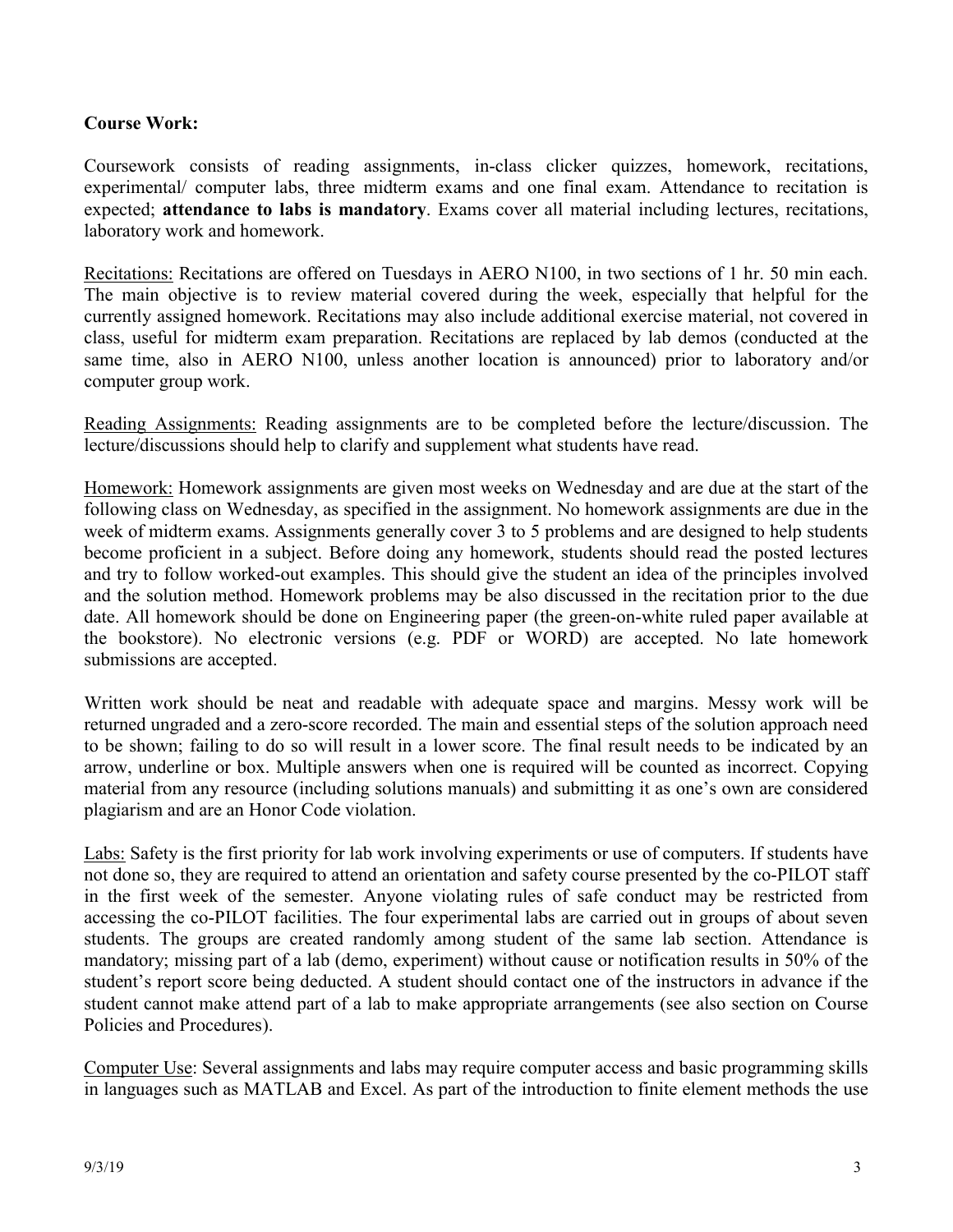of the commercial FEM package ANSYS is taught for the computer component of Lab 2. Students will have access to the PILOT and co-PILOT computers to do computer work, once they have completed the PILOT orientation.

#### **Grading Guidelines**:

| Group work: * 4 Lab reports |                                                              | $25\% (= 5\% + 10\% + 5\% + 5\%)$           |
|-----------------------------|--------------------------------------------------------------|---------------------------------------------|
| Individual:                 | Clicker Quizzes<br>Homework<br>3 Midterm Exams<br>Final Exam | 10%<br>15%<br>$30\%$ (= 3 times 10%)<br>20% |
|                             |                                                              | $100\%$                                     |

\* Group work only counts toward final grade if the total individual grade is C or better. If the individual grade is below C, the final grade equals the total individual grade.

If the score of any of the 3 midterm exams is lower than the score of the final exam, the midterm grade is dropped, and the weighting of the final is increased by 10% for each dropped midterm.

Notes:

- Clicker quizzes gauge the student's level of preparation of a lecture and the conceptual understanding of course material. The scores of the two lowest clicker quizzes are dropped. The quiz questions are discussed after the quiz during the lecture. No makeup quizzes are offered.
- Each homework assignment includes a set of several problems. The assignment is partially graded for completeness (20pts), while one randomly selected problem is graded in detail for technical content and presentation (30pts). Thus, the final score for each homework set is out of a total of 50pts and computed based upon the numeric breakdown below:

*HW* 
$$
\frac{Score}{50}
$$
 = 30*pts* (Rand.*Problem*) + 20*pts* ×  $\frac{\text{# of Remaining Problems Complete}}{\text{# of Remaing Problems in Set}}$ 

Solutions for all homework problems are posted on CANVAS after the due date. The homework assignments with the two lowest scores are dropped. Homework needs be turned at the beginning of class. Late homework will not be accepted; this includes returning homework after lecture has started.

- Midterms cover material discussed in the weeks prior to the exam. They provide a gauge to determine what an individual student has learned. The midterm exams are given at regular lecture hours in AERO 120. All midterm exams are closed-book, but a crib sheet is permitted. The maximum number of pages of the crib sheet will be announced separately for each midterm. No makeup exams will be offered.
- The final exam spans the entire course but with additional emphasis on material covered since the third midterm.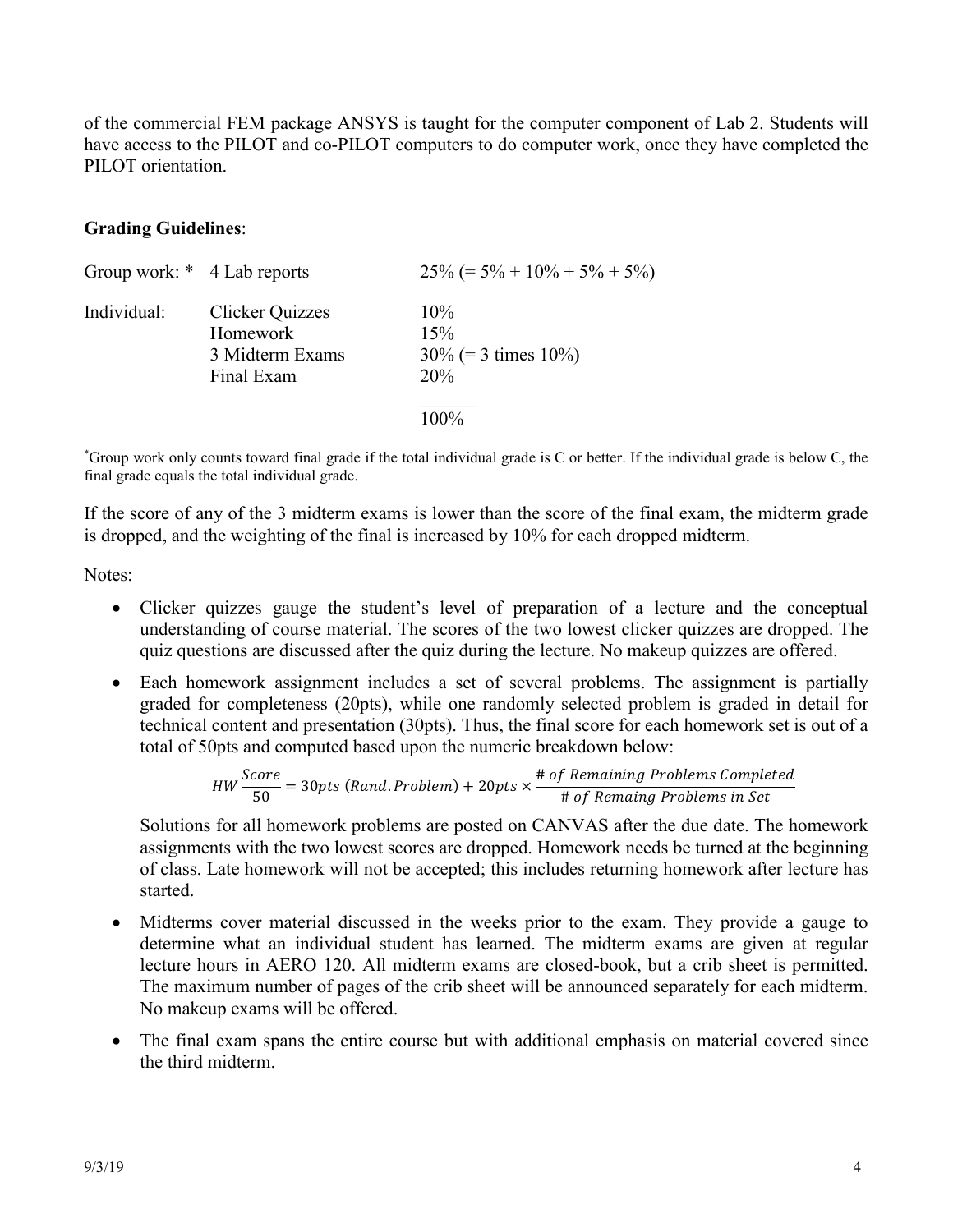All your scores and grades will be posted on CANVAS and need to be checked within **2 weeks** after they are posted; requests to change a score need to be made within this period. These requests must be made in email to **both** instructors. The subject line of the email should read:

**ASEN 3112 – Request for score change for <exam/lab/homework> <Id>** 

- We reserve the right to make minor changes to this distribution of weights based on variations in assignments.
- Homework and midterms are returned during recitations and office hours. Students can check the assignment for grading correctness during these times and request a change of score if incorrect grading is found. Once a graded assignment is taken outside the recitation class room (co-PILOT) or the room used for office hours, no change of score can be requested.

#### **Letter Grading Scheme:**

| Letter        | <b>Grade Percent Grade</b> | 4.00 Scale |
|---------------|----------------------------|------------|
| A             | $93.00 - 100.00$           | 4.00       |
| $A-$          | $90.00 - 92.99$            | 3.67       |
| $B+$          | $87.00 - 89.99$            | 3.33       |
| B             | $83.00 - 86.99$            | 3.00       |
| $B -$         | $80.00 - 82.99$            | 2.67       |
| $C+$          | $77.00 - 79.99$            | 2.33       |
| $\mathcal{C}$ | $73.00 - 76.99$            | 2.00       |
| $C-$          | $70.00 - 72.99$            | 1.67       |
| $D+$          | $67.00 - 69.00$            | 1.33       |
| D             | $63.00 - 66.99$            | 1.00       |
| $\mathbf{F}$  | <b>Below 63.00</b>         | 0.00       |

Letter grades will be assigned as follows:

## **Exam Times and Locations**:

- Midterm 1: Wednesday September 25th, in class
- Midterm 2: Wednesday October 23rd, in class
- Midterm 3: Wednesday November 20th, in class
- Final exam\*: Wednesday December 18, 1:30 PM 04:00 PM, AERO 120

\* date is not confirmed yet by CU campus and may change.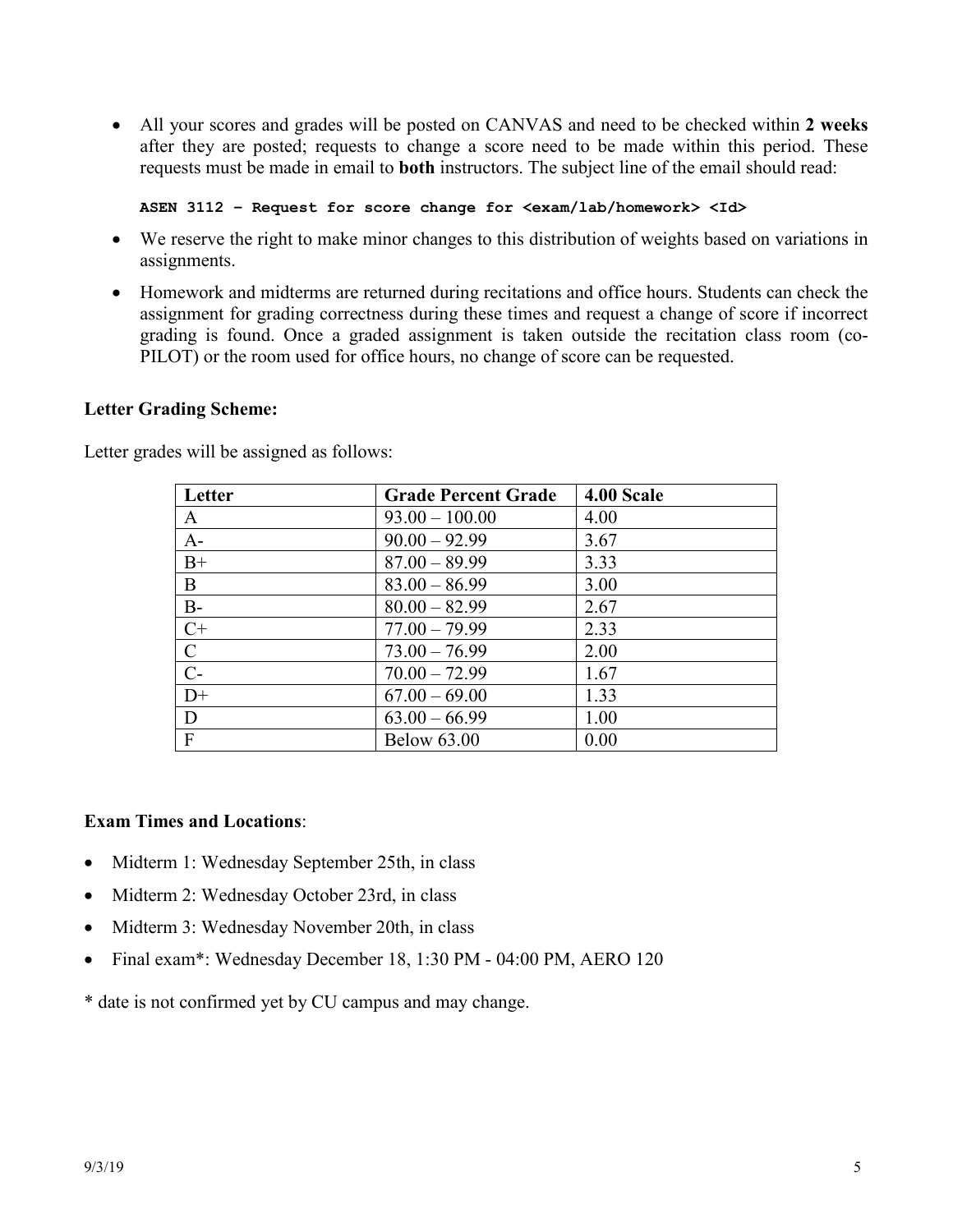## **Course Policies and Procedures**:

- 1. The instructors reserve the right to reply to email questions only in business hours, i.e. Monday through Friday, 8:00 am – 5:00 pm. Emails received 24 hours or less before the exams or any due dates are not guaranteed to be responded to.
- 2. The instructors reserve the right to make changes to the weekly course schedule based on occurring events that require different dispositions. The instructors will give sufficient advanced notice through announcements in class and posting on CANVAS. Changes to this syllabus and assignments may be announced at any time during class periods. The instructors will post the current syllabus and assignments on CANVAS. Both are dated in the footnote.
- 3. This course exclusively uses CANVAS to send out announcements, to provide comments to students daily on class activities, and to provide general information about course assignments. It is strongly recommended that all students setup their CANVAS account such that they receive automatically a notification about new announcements and updates to the CANVAS course page.
- **4.** No makeup clicker quizzes, makeup homework, and makeup exams will be offered. A zero-score is recorded for each missed clicker quiz, homework, and exam. Note that the two clicker quizzes and homework assignments with the lowest scores are dropped. If the score of a midterm is lower than the one of the final, the midterm is automatically dropped and the weighting on the final is increased by 10%.
- 5. If you qualify for accommodations because of a disability, please submit your accommodation letter from Disability Services to your faculty member in a timely manner so that your needs can be addressed. Disability Services determines accommodations based on documented disabilities in the academic environment. Information on requesting accommodations is located on the Disability Services website. Contact Disability Services at 303-492-8671 or dsinfo@colorado.edu for further assistance. If you have a temporary medical condition or injury, see Temporary Medical Conditions under the Students tab on the Disability Services website.
- 6. Students and faculty each have responsibility for maintaining an appropriate learning environment. Those who fail to adhere to such behavioral standards may be subject to discipline. Professional courtesy and sensitivity are especially important with respect to individuals and topics dealing with race, color, national origin, sex, pregnancy, age, disability, creed, religion, sexual orientation, gender identity, gender expression, veteran status, political affiliation or political philosophy. Class rosters are provided to the instructor with the student's legal name. The instructors will gladly honor your request to address you by an alternate name or gender pronoun. Please advise the instructors of this preference early in the semester so that the instructors may make appropriate changes to the student's records. For more information, see the policies on classroom behavior and the Student Code of Conduct.
- 7. All students enrolled in a University of Colorado Boulder course are responsible for knowing and adhering to the Honor Code. Violations of the policy may include: plagiarism, cheating, fabrication, lying, bribery, threat, unauthorized access to academic materials, clicker fraud, submitting the same or similar work in more than one course without permission from all course instructors involved, and aiding academic dishonesty. All incidents of academic misconduct will be reported to the Honor Code (honor@colorado.edu); 303-492-5550). Students who are found responsible for violating the academic integrity policy will be subject to nonacademic sanctions from the Honor Code as well as academic sanctions from the faculty member. Additional information regarding the Honor Code